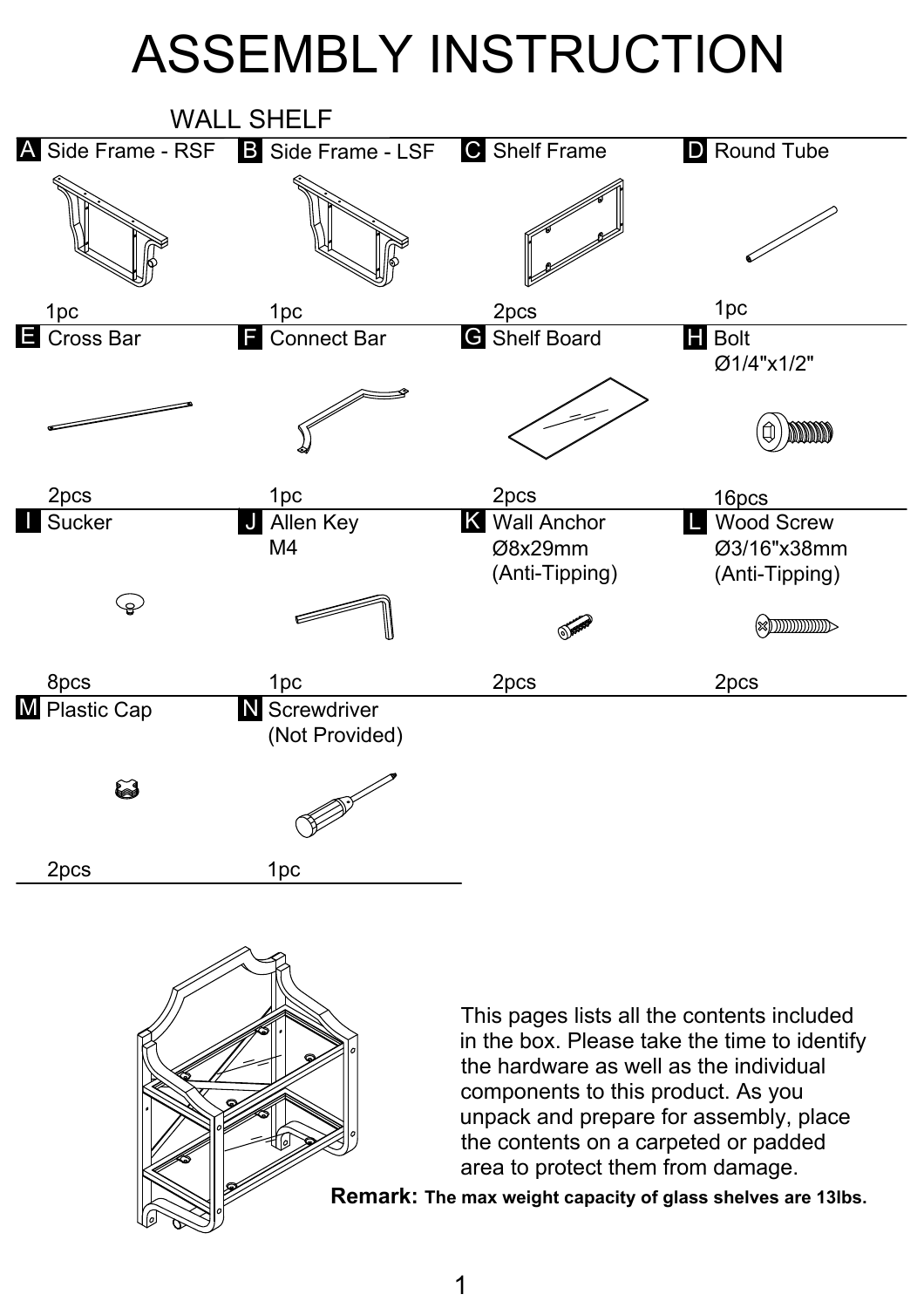Assemble Round Tube (D) to the bottom of Side Frame - LSF (B) & Side Frame - RSF (A) using Bolt  $(H)$  by Allen Key (J) as below shown.



2 First, assemble Shelf Frame (C) to Side Frame - LSF (B) & Side Frame - RSF<br>(A) using Belt (H) by Allen Key (J) as below shown (A), using Bolt (H) by Allen Key (J) as below shown.

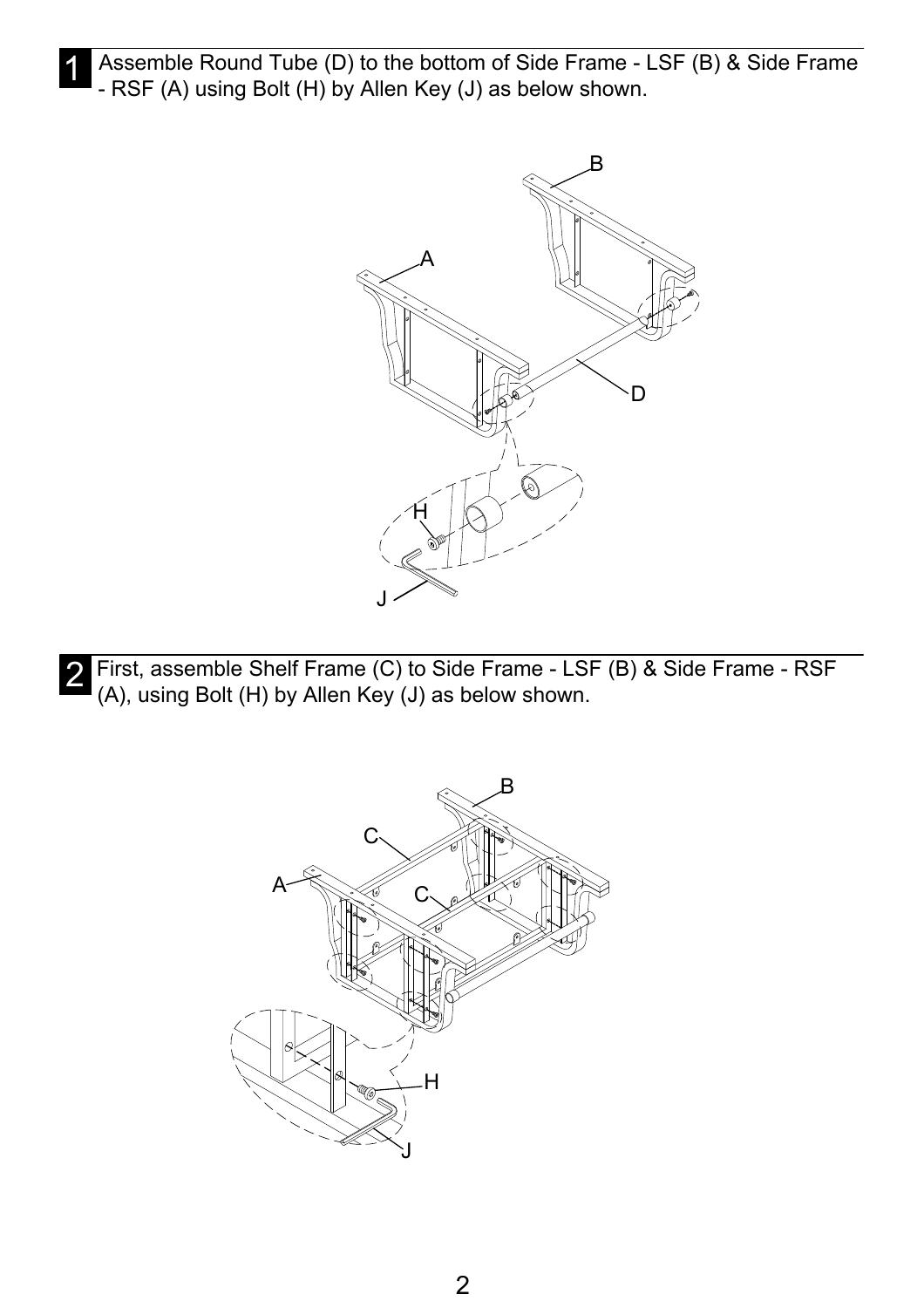3 Assemble Cross Bar (E) to Side Frame - LSF (B) & Side Frame - RSF (A), using<br>Belt (H) by Allen Key (I) as belew shown Bolt (H) by Allen Key (J) as below shown.



Assemble Connect Bar (F) to Side Frame - LSF (B) & Side Frame - RSF (A),<br>A using Belt (H) by Allen Key (J), then put Plastic Cap (M) to the better of Side using Bolt (H) by Allen Key (J), then put Plastic Cap (M) to the bottom of Side Frame - LSF (B) & Side Frame - RSF (A) as below shown.